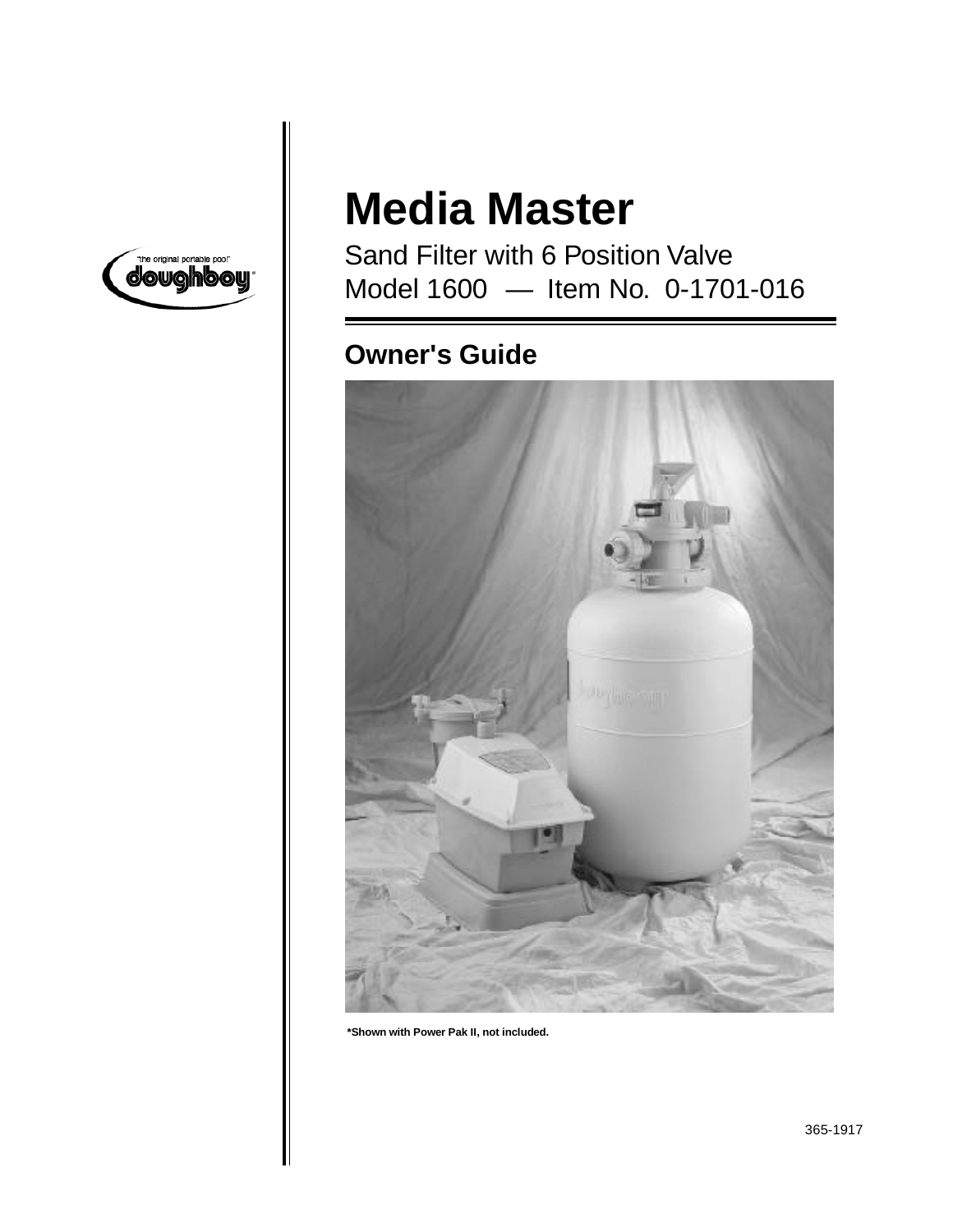## **AWARNING**

**"READ ALL INSTRUCTIONS" Failure to follow these important safety instructions and other basic safety precautions may result in serious personal injury.**

## **IMPORTANT SAFETY INSTRUCTIONS**

Before you begin installing your filter, refer to your pump owner's guide for very important installation and electrical information related to your filter.

#### **ELECTRICAL/BUILDING PERMIT**

Local building codes may require obtaining an electrical or building permit and may have regulations on setbacks and barriers that **must** be followed.

#### **ELECTRICAL**

We recommend you have a qualified electrical contractor install the electrical power supply as specified in your pump instructions.

#### **INSTALLED LOCATION**

Position filter, pump and any other related components a minimum of 4 feet from pool to prevent their being used as a means to climb into the pool by young children. **DO NOT** store toys, chairs, tables, containers or other objects within 4 feet of the pool for the same reason.

### **WARNING**

**SEVERE ELECTRICAL SHOCK** could result if you install your filter and pump on a deck or above pool water level. They could fall into the water, causing severe shock or electrocution. **DO NOT** install on a deck or other surface at, above or slightly below the top rail of the pool.

#### **PROPERLY SUPPORTED**

Filter, pump and any other related components should be properly supported to prevent damage from misalignment, settlement, vibration and mounted so as to minimize the potential for the accumulation of debris and moisture.

#### **ACCESSIBILITY**

The circulation system components should be installed to allow accessibility for inspection, repair or replacement.

**DO NOT** alter the pump electrical cord in any way or change the plug end to any style.

**DO NOT** use an extension cord(s). Severe electrical shock may occur.

#### **PREVENT SEVERE SHOCK**

To prevent the risk of severe electrical shock, plug your pump cord end into a grounding type receptacle protected by a ground fault circuit interrupter (GFCI). Contact a qualified electrician if you cannot verify that the receptacle is protected by a GFCI.

**DO NOT** allow children to operate or play around this product unless they are closely supervised by adults at all times.

Replace damaged cord immediately to reduce the risk of electrical shock.

#### **DO NOT BURY CORD**

An exposed cord may accidentally become damaged or severed by a sharp object or shovel resulting in severe electrical shock. Position cord to prevent accidental damage from lawn mowers, hedge trimmers or other equipment.

#### **BARE FEET/WET GROUND**

This is a dangerous combination around electrical equipment. Always be sure the ground under your feet and body is dry before you touch electrical equipment. Failure to heed this warning may cause severe personal injury or electrocution due to severe electrical shock.



Avoid direct water spraying with a garden hose around electrical outlets, pump or any other electrical devices. Severe electrical shock or electrocution may occur.

#### **SERVICING YOUR PUMP**

Always unplug your pump from the receptacle before servicing, adjusting or repairing.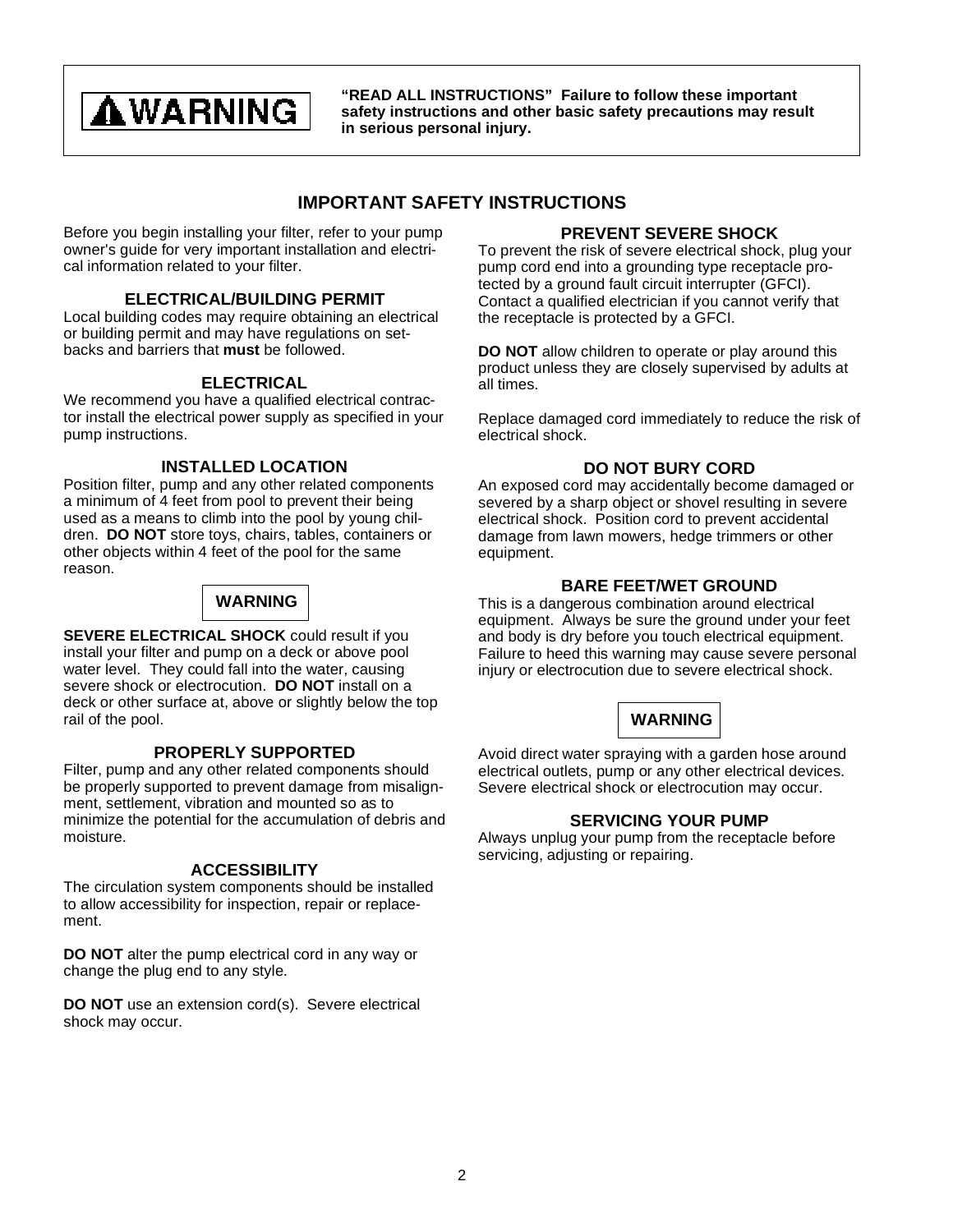#### Did you read the **IMPORTANT SAFETY INSTRUC-**

**TIONS**? If not, **READ THEM NOW**. They contain very important safety information related to the installation of your filter.

Familiarize yourself with the installation sequences by reading these instructions first. AVOID SHORTCUTS that may result in reworking the installation.

#### **BEFORE YOU BEGIN**

The pool must be properly erected per your pool assembly and installation instructions before installing the filter. Install the surface skimmer and return fitting.

Before completing the filling of the pool to the water level indicator marks on the skimmer face plate, the filter and pump should be installed with all connections secured tightly.

#### **TOOLS REQUIRED**

- Flat head screwdriver
- Phillips screwdriver
- Flat shovel
- Carpenters level
- Tape measure

#### **MATERIALS REQUIRED**

- Nine 12" x 12" patio blocks
- Waste hose 1-1/2" inside diameter
- Medium sized rubber band (3" long)
- Ordinary plastic bag
- 150 lbs. #20 grade filter sand
- Silicone lubricant (available at pool dealer)

## **INSTALLATION**

#### **INSTALLATION LOCATION**

Install your filter and pump and any other related components at least 4 feet from the pool to prevent their being used as a means of access to the pool by young children. Patio blocks provide firm support and keeps standing water and weeds away from electrical parts. **DO NOT** install your filter and pump directly on the ground surface. Settling and stressing circulation lines may occur during wet seasons. Position patio blocks as illustrated, use a shovel and carpenter's level to level ground before placing the blocks.



#### **POSITIONING FILTER/PUMP**

Position filter and pump on pad as shown in Fig. 1.

#### **INSTALL FILTER SAND**

Your filter is designed to provide peak performance using #20 grade filter (.4/.5 mm) sand. The sand should be uniform in size and appear as crushed sand with sharp edges. Rounded river bed sand will impair filtering performance. Consult your local pool store.

#### **REMOVE COVER CLAMP**

Turn tank clamp screws counter-clockwise to loosen clamp and remove.

#### **REMOVE COVER**

Lift cover off tank. Remove large O-Ring.

#### **COVER RISER TUBE**

Slip a plastic bag over the riser tube and secure with rubber band.

#### **INSTALL SAND**

Gently pour 150 lbs. of filter sand into tank and level surface with palm of hand. Remove any sand from plastic bag and tank flange sealing surface. Remove rubber band and plastic bag.

#### **REINSTALL COVER**

Position large O-Ring on tank flange sealing surface and place cover on top, aligning O-Ring into cover groove. Install tank clamp, sandwiching cover and tank flanges. Tighten tank clamp screws securely.

#### **INSTALL HOSES**

See Fig. 1 and Exploded Parts Illustration

**IMPORTANT:** Incorrect hose hook-up could cause damage to your filter system. Follow the instructions below carefully.

Suction and return lines should be partially buried to prevent accidental tripping that could cause personal injury or damage to the filter system.

Be sure the hoses are routed so that water flow through them is not restricted.

Starting at least 12" from the pool wall, make two 3-4" deep trenches, one from the pool skimmer to the front of the pump, and the other from the pool return fitting to the filter/valve return port.

The two 8 ft. long hoses (Items 6) are interchangable and used for the suction and return lines. Slip a hose clamp over the ends of each hose prior to installing. Connect one long hose (suction line) between the pool skimmer and front port of the pump. Connect the other long hose (return line) between the pool return fitting and the filter/valve port labeled "RETURN". Connect the short hose (Item 28) between the pump discharge port (located at top of pump) and the filter/valve port marked "PUMP". Tighten clamps firmly using a flathead screwdriver or 5/16" nutdriver. Cover the trenches with a firm board when finished.

**NOTE:** Do not completely bury the hoses with dirt.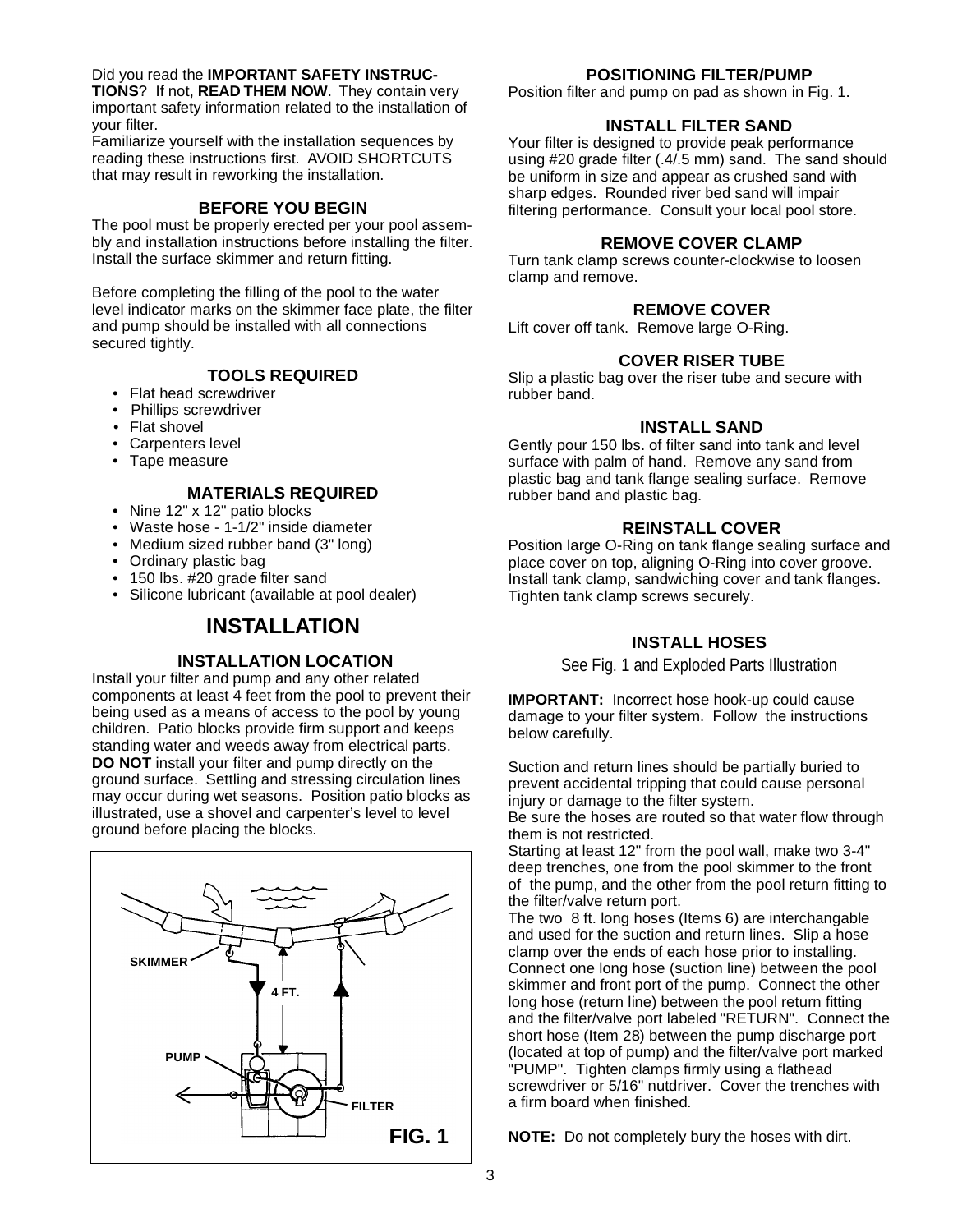

#### **WASTE LINE HOOK-UP**

The discharge waste water will contain pool water treatment chemicals that may harm certain plants and vegetation. Therefore, position the discharge end of the waste line in a safe, out-of-sight area capable of accepting 150 to 200 gallons of waste water. Remove the union fitting (Item 14) and union plug (Item 15) from the valve port marked "WASTE." (See exploded illustration) Install the union hose adaptor(Item 13), onto the port, and replace union nut. Install a 1-1/2" inside diameter waste discharge hose (not supplied) onto the the hose adaptor. Before installing hose, slip a 1-1/2" hose clamp (not supplied) over one end of the hose. Then, push hose fully onto the waste port and tighten clamp firmly.

#### **ELECTRICAL OUTLET**

Refer to your pump owners guide for detailed information pertaining to the requirements and regulations for safe electrical installation of the power supply, receptacle outlet, switching and ground fault interrupter.

#### **FINISH FILLING POOL**

Finish filling your pool, referring to skimmer installation and pool assembly instructions for proper water level.

## **VALVE OPERATION**

Your new filter has six positions of operation, which are explained below. To change positions of the valve, make sure the pump is **OFF.** Press down on the valve handle enough to free the locking tab. Rotate the handle so the tab **LOCKS** in the desired position. **FILTER:** Normal pool filtering position. May also be used when vacuuming the pool.

**BACKWASH:** Backwashing reverses the flow of water through the filter to flush out dirt and debris, and waste water is discharged to waste from the valve body port marked "To Waste". (Duration is normally 1-1/2 to 2 minutes or until water runs clear.)

**FILTER TO WASTE:** Place the valve handle in the "Filter to waste" position after backwashing your filter. (Normally, for only 10 seconds).

**PUMP TO WASTE:** This position allows you to vacuum heavy debris or larger amounts of settled contaminants from the pool floor directly to waste.

**RECIRCULATE POSITION:** This position allows you to increase the water flow rate to circulate chemicals throughout the pool more quickly. Pool water passes



through the valve on top of the filter bypassing internal filter components and travels back to the pool at a rapid rate.

**WINTERIZE POSITION:** This position allows you to drain trapped water from the filter valve and relieve compression on the rotor valve gasket during winter storage. **CAUTION:** Do not operate pump in this position as waste water contaminants will be discharged from the filter back into the pool. (Normally, for only 10 seconds).

## **INITIAL START UP**

Before you begin filtering your pool, the filter sand must be backwashed thoroughly to remove the extra fine sand grains normally found in new filter sand.

- 1. Loosen the pump strainer pot lid to allow air to escape. Tighten lid when water begins to flow between strainer pot lid and strainer body. Do not over tighten.
- 2. Plug in your pump to the GFCI protected receptacle. Refer to **WARNINGS**.
- 3. Install a 1-1/2" waste line (Not supplied-See Waste Line Hook-up). Be sure to route the hose to a safe area.
- 4. Push down on the valve handle and rotate to the BACKWASH position. Make sure valve handle indexes into the tabs on cover.
- 5. Start pump. During this initial start-up, allow 4 to 5 minutes to flush out the super-fine sand grains to prevent them from plugging the underdrain slots. Because pool water is lost during this operation (150 to 200 gallons), keep a close check on pool water level. Never let water level get so low that no water flows to pump. Replenish as required.
- 6. Stop pump. Push down on the valve handle and rotate to the FILTER TO WASTE position. Start pump and allow to run approximately 10 seconds to eliminate any "cloudy puff" out the return fitting inlet, then stop pump.
- 7. Push down on the valve handle and rotate to the filter position and start pump. Note the pressure reading on your pressure gauge for future reference of when to backwash.
- 8. Check tank cover, all fittings and hoses for leaks and tighten to correct as necessary.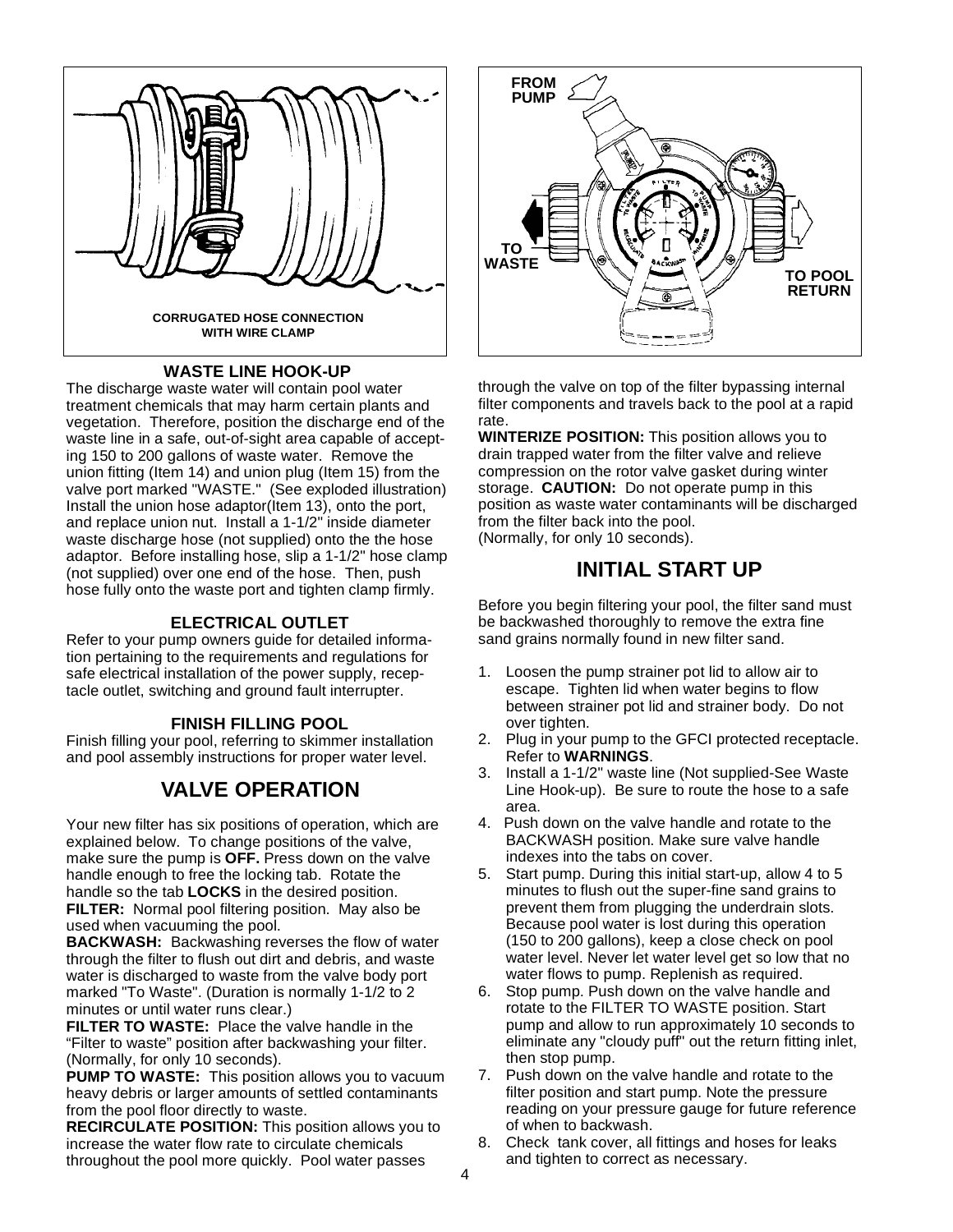## **FILTER OPERATION**

A newly filled pool is normally filled with unfiltered water and usually requires continuous filtering for 24 to 48 hours along with chemical treatment of the pool water. Because all pool installations vary in environmental conditions (wind, rain, airborne debris, heat and pool use, etc.), it is impossible to provide an accurate filtering time for normal usage. Use a trial and error method to determine how long your filter must operate each day. Generally, 6 to 8 hours of filtering each day is sufficient to maintain pool clarity if the pool chemical treatment is correct. As the water clears, less backwashing will be required. Consult your local pool store for helpful advice in keeping your pool clean and sanitary.

When possible, avoid operating your filter during peak electricity demands in your community. Check with your local electric utility company for the best times they recommend for operating your filter pump.

#### **WHEN TO BACKWASH**

As your filter removes debris from the pool water during the filtering process, the return flow will gradually decrease. Backwash when the pressure gauge increases 5 to 7 pounds above the clean filter starting pressure. Normal backwash duration is 1-1/2 to 2 minutes or until water runs clear.

#### **VACUUMING YOUR POOL**

When vacuuming your pool, depris is caught in the filter at a very rapid rate. Consequently, the filter must work harder, causing a rapid increase in filter pressure, as will be indicated on the pressure gauge. Frequent backwashing could be necessary during this process depending on the amount of dirt being vacuumed off the pool floor. Keep a check on the pool water level and refill as required.

### **MAINTENANCE**

Preventative maintenance will provide continued, smooth performance and extend the life of your filter for many years. Neglect will cause parts to wear or bind, leaks to occur and could result in costly repairs. Keep moving parts lubricated and maintain a clean environment around your filter and related components.

#### **LUBRICATION**

There are various types of lubricants available. However, most are intended for moving metal parts. Unfortunately, these lubricants will harm or degrade the plastics. **DO NOT** use petroleum base lubricants. Many people consider "PETROLEUM JELLY" safe for babies and can be applied to anything. But, it will **DESTROY** most plastics and o-ring seals. Silicone lubricants, available at your pool dealer, are safe for use on plastics and o-rings.

#### **LUBE VALVE SHAFT**

To lubricate the O-Ring on the valve shaft, depress valve handle fully and apply lubricant on the shaft between handle and valve cover. Then, rotate handle to distribute lubricant. Resume normal filter operation by rotating handle to the **Filter** position and start pump.

#### **REPAIRS**

Servicing should be performed by a qualified dealer. If disassembly is attempted, mark each of the parts assembled position as it relates to its mating parts. This assures proper alignment when reassembled. Malfunction will occur if not properly assembled. See your dealer for original replacement parts.

#### **CAUTION**

**Always unplug your pump from the electrical receptacle BEFORE** removing filter or pump from pool for servicing, **and** prevent the backflow of water from your skimmer and return inlet from flowing out of disconnected hoses.

- 1. Remove skimmer cover and basket and plug inside bottom hole with rag.
- 2. Referring to the instructions for your return inlet, remove the inlet cover and eye ball. Insert the winterizing disc and reinstall the cover.
- 3. Disconnect hoses on filter or pump as necessary when removing for service or repairs.

#### **DRAIN TANK See Caution Above**

- 1. Remove tank clamp from filter. Remove cover and o-ring.
- 2. Remove tank drain cap to drain.
- 3. Place plastic bag over riser tube in tank and secure with a rubber band. Scoop out sand with a medium size can and place in plastic bag.
- 4. After servicing, reassemble and install in reverse. Make sure tank o-ring and sealing areas are free of any sand and re-lubricated with silicone lubricant, and is properly seated in the cover groove.

#### **WINTERIZING FILTER**

In areas subject to freezing damage, it is mandatory that the filter, pump and any related components be removed from the pool and stored indoors. (Refer to individual components owners guide such as pump, skimmer, chlorinator, etc., for specific winterizing instructions.)

- 1. Backwash the filter.
- 2. Siphon pool water level down below skimmer opening by using your vacuum hose and allow water to flow to an area that can accept a couple of thousand gallons or more.
- 3. Remove tank clamp from filter and remove cover and o-ring.
- 4. Remove tank drain cap and allow tank to drain fully.
- 5. Disconnect all hoses.
- Place plastic bag over riser tube in tank and secure with a rubber band. Scoop sand out with a medium size can and place in plastic bag. If sand is not badly contaminated, save for next season.
- 7. Store all components in a warm dry area indoors.

#### **DAMAGE CAUSED BY FREEZING TEMPERATURES IS NOT COVERED BY PRODUCT WARRANTY.**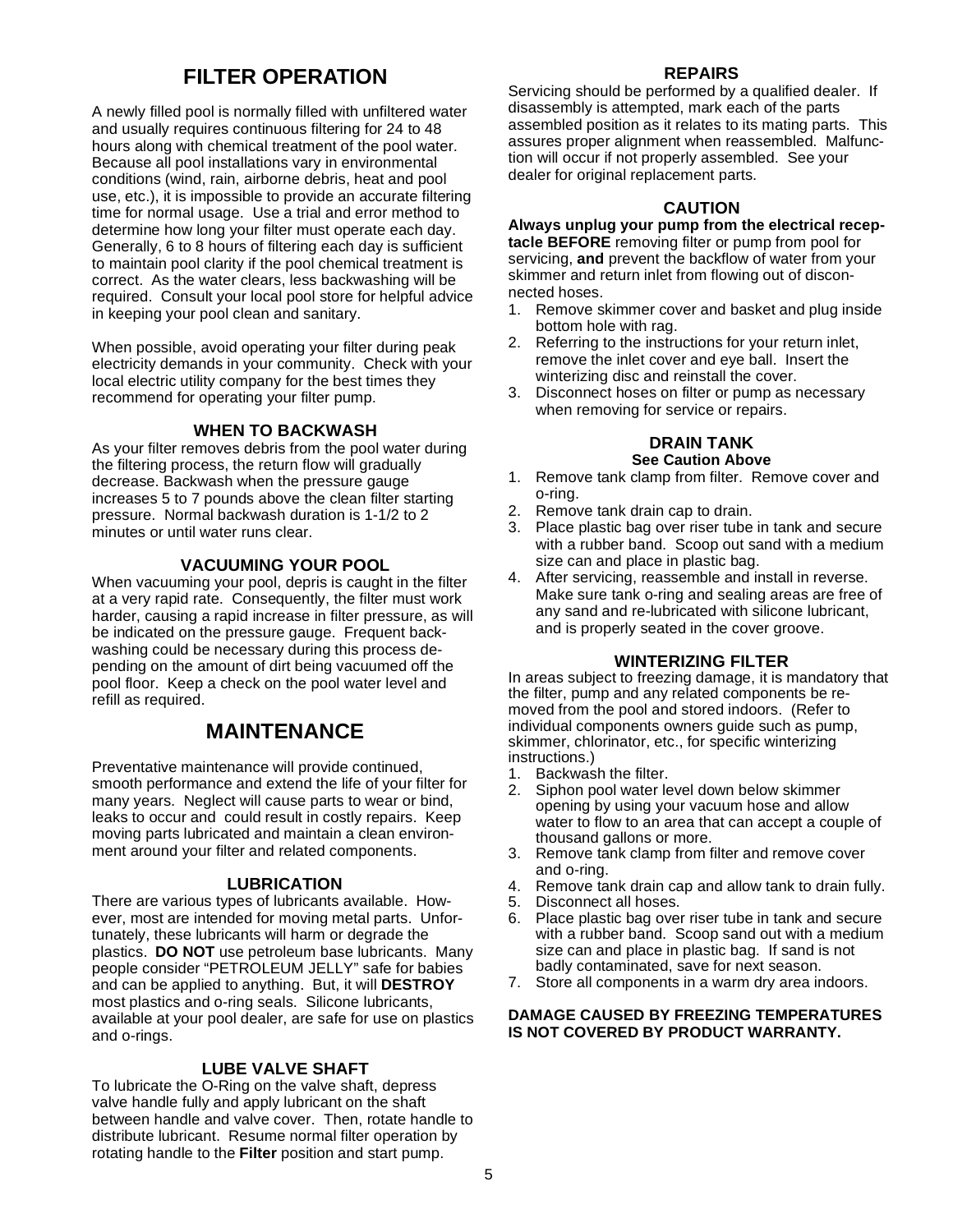**EXPLODED VIEW MEDIA MASTER MODEL 1600**

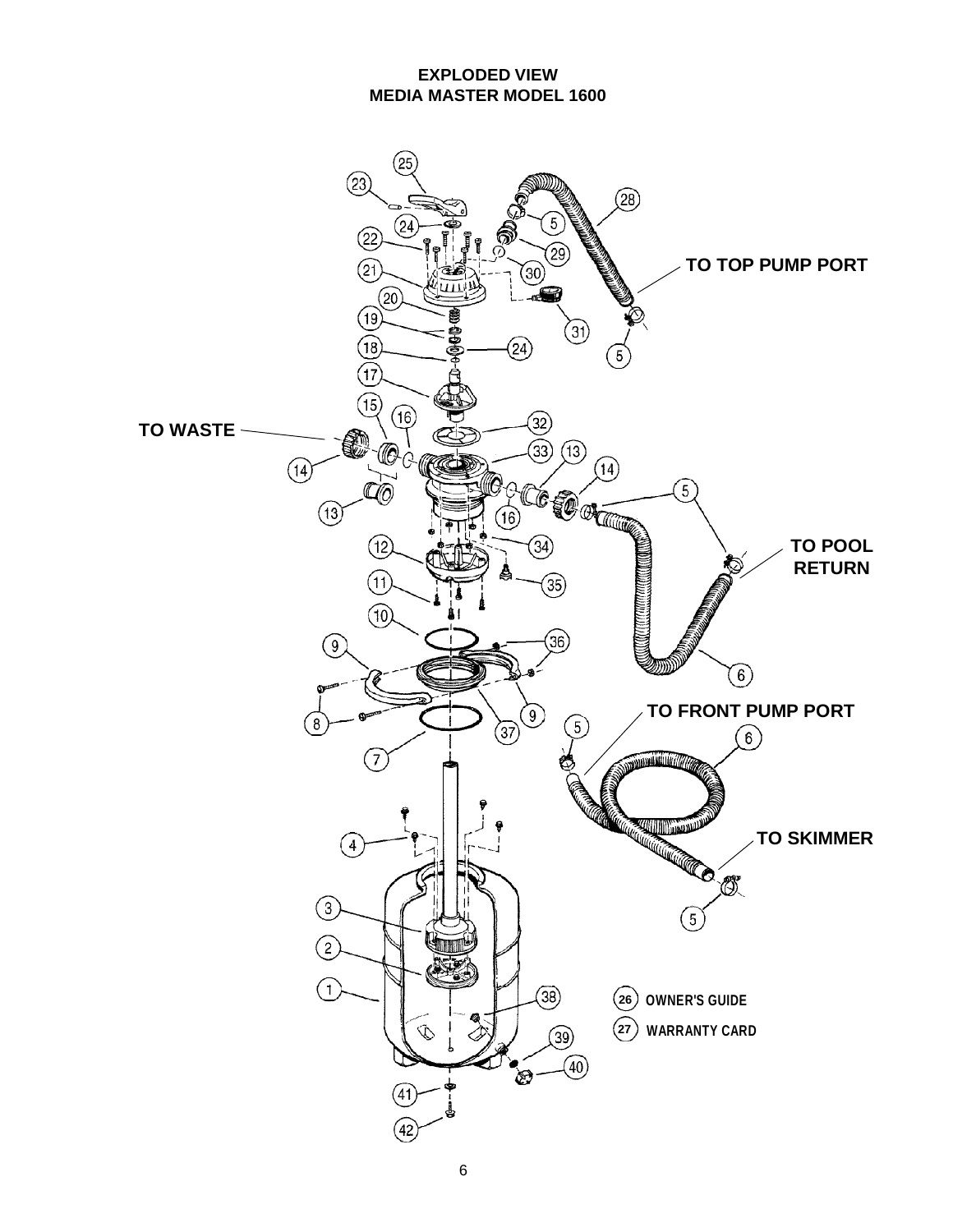#### **PARTS LIST MEDIA MASTER MODEL 1600**

| <b>ITEM</b>                                                                                                                                                                                                                                    | PART#                                                                                                                                                                                                                                                                                                                                                                                                                                                 | QTY                                                                                                                                                                                                                                                                                                                                                                                                                                                                                                                                                                  | <b>DESCRIPTION</b>                                                                                                                                                                                                                                                                                                                                                                                                                                                                                                                                                                                                                                                                                                                                                                                                                                             |
|------------------------------------------------------------------------------------------------------------------------------------------------------------------------------------------------------------------------------------------------|-------------------------------------------------------------------------------------------------------------------------------------------------------------------------------------------------------------------------------------------------------------------------------------------------------------------------------------------------------------------------------------------------------------------------------------------------------|----------------------------------------------------------------------------------------------------------------------------------------------------------------------------------------------------------------------------------------------------------------------------------------------------------------------------------------------------------------------------------------------------------------------------------------------------------------------------------------------------------------------------------------------------------------------|----------------------------------------------------------------------------------------------------------------------------------------------------------------------------------------------------------------------------------------------------------------------------------------------------------------------------------------------------------------------------------------------------------------------------------------------------------------------------------------------------------------------------------------------------------------------------------------------------------------------------------------------------------------------------------------------------------------------------------------------------------------------------------------------------------------------------------------------------------------|
| $*1$<br>$\overline{2}$<br>3<br>4<br>5<br>6<br>$\overline{7}$<br>8<br>9<br>10<br>11<br>12<br>13<br>14<br>15<br>16<br>17<br>18<br>19<br>20<br>21<br>22<br>23<br>24<br>25<br>26<br>27<br>28<br>29<br>30<br>31<br>32<br>33<br>34<br>35<br>36<br>37 | 1121-1572<br>1107-1636<br>1107-1608<br>330-1023<br>387-1017<br>346-1035-1<br>308-1265<br>330-1260<br>340-2183<br>308-1234<br>330-1024<br>340-2174<br>340-1969<br>340-1835<br>340-2046<br>308-1241<br>340-2229<br>308-1044<br>327-1006<br>396-1023<br>1107-1486<br>330-1234<br>376-1050<br>327-1007<br>340-2228<br>365-1917<br>346-1013-1<br>340-1224<br>308-1039<br>395-1014<br>307-1022<br>1121-1472<br>330-1235<br>343-1100<br>321-1082<br>340-2175 | 1<br>$\mathbf 1$<br>1<br>$\overline{\mathbf{4}}$<br>6<br>$\overline{2}$<br>$\mathbf{1}$<br>$\frac{2}{2}$<br>$\mathbf{1}$<br>$\overline{\mathbf{4}}$<br>$\mathbf{1}$<br>$\overline{\mathbf{c}}$<br>$\overline{2}$<br>$\mathbf{1}$<br>$\overline{\mathbf{c}}$<br>$\mathbf{1}$<br>$\mathbf{1}$<br>$\overline{c}$<br>$\mathbf{1}$<br>$\mathbf{1}$<br>6<br>$\mathbf{1}$<br>$\overline{2}$<br>$\mathbf{1}$<br>$\mathbf{1}$<br>$\mathbf{1}$<br>1<br>1<br>$\mathbf{1}$<br>$\mathbf{1}$<br>$\mathbf{1}$<br>$\mathbf 1$<br>6<br>$\mathbf{1}$<br>$\overline{c}$<br>$\mathbf{1}$ | Tank<br>Underdrain Base Assembly<br><b>Underdrain Assembly</b><br>#8 x 5/8" Screw<br>Hose Clamp<br>1-1/2" x 8' Hose<br>O-ring - 7.225 I.D. x .275 c/s<br>1/4-20 x 1-1/2" Mach. Screw<br><b>Tank Clamp</b><br>O-ring - 5.850 I.D. x .250 c/s<br>#12 x 3/4" Screw<br><b>Upper Distributor</b><br>Union Hose Adaptor<br><b>Union Nut</b><br><b>Union Plug</b><br>O-ring - 50mm I.D. x 4mm c/s<br>Valve Rotor<br>O-ring - .863 I.D x .116 c/s<br><b>Bearing Washer</b><br>Valve Spring<br>Valve Cover w/Decal<br>12-24 x 1-1/4" Mach. Screw<br>Handle Pin<br>Friction Washer - Delrin<br>Valve Handle<br>Owner's Guide<br><b>Warranty Card</b><br>1-1/2" x 2-1/2' Hose<br>Hose Adaptor<br>O-ring - 1.925 I.D. x .103 c/s<br>2" Pressure Gauge<br>Valve Gasket<br>Valve Body/Gasket Assembly<br>12-24 Hex Nut<br>Air Relief<br>1/4-20 Hex Nut<br>Valve/Tank Adaptor |
| 38<br>39<br>40<br>41<br>42                                                                                                                                                                                                                     | 340-2200<br>307-1001<br>340-1962<br>308-1225<br>330-1245                                                                                                                                                                                                                                                                                                                                                                                              | $\mathbf{1}$<br>1<br>$\mathbf{1}$<br>1<br>$\mathbf{1}$                                                                                                                                                                                                                                                                                                                                                                                                                                                                                                               | Drain Screen<br>Drain Cap Gasket<br>Drain Cap<br>5/16" Thread Seal<br>5/16-18 x 1-1/4" Bolt                                                                                                                                                                                                                                                                                                                                                                                                                                                                                                                                                                                                                                                                                                                                                                    |

\* Includes Items 38, 39, and 40.